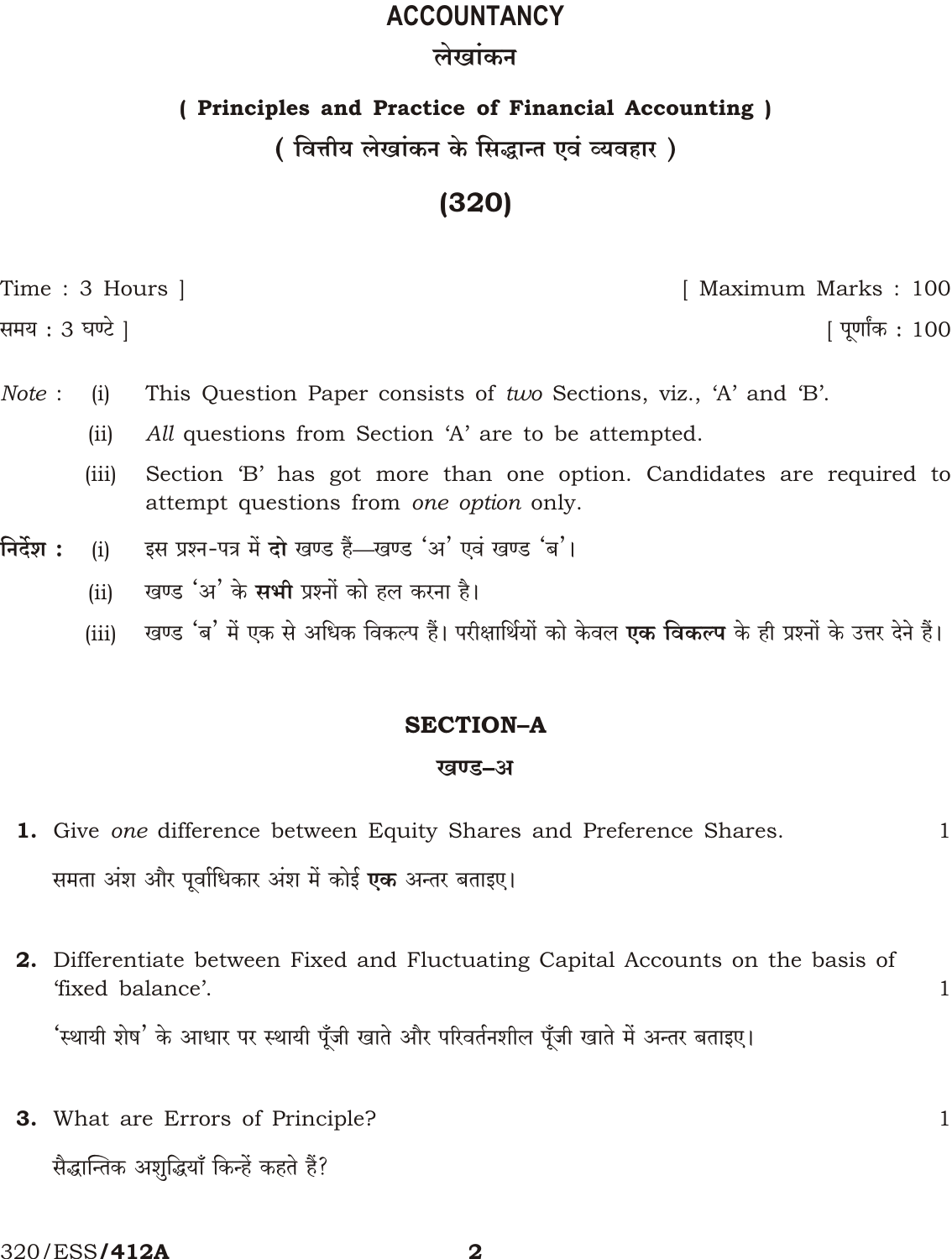| 4. Write any two differences between Receipts & Payments A/c and Cash Book.                                                                                                             | $\overline{2}$ |
|-----------------------------------------------------------------------------------------------------------------------------------------------------------------------------------------|----------------|
| प्राप्ति एवं व्यय खाता तथा रोकड़ बही के बीच के कोई <b>दो</b> अन्तर लिखिए।                                                                                                               |                |
| <b>5.</b> Explain, in brief, with one example of each :                                                                                                                                 | 2              |
| Assets Ledger<br>(a)                                                                                                                                                                    |                |
| Revenue Ledger<br>(b)                                                                                                                                                                   |                |
| प्रत्येक को <b>एक-एक</b> उदाहरण देकर संक्षेप में समझाइए :                                                                                                                               |                |
| (क) सम्पत्ति खाता बही                                                                                                                                                                   |                |
| (ख) आगम खाता बही                                                                                                                                                                        |                |
| 6. Define 'Intangible Assets'. Give two examples of these assets.                                                                                                                       | 2              |
| 'अमूर्त सम्पत्ति' को परिभाषित कीजिए। इन सम्पत्तियों के <b>दो</b> उदाहरण दीजिए।                                                                                                          |                |
| <b>7.</b> Explain, in brief, the term 'National Resource Accounting'.                                                                                                                   | 2              |
| 'राष्ट्रीय संसाधन लेखांकन' शब्द की संक्षेप में व्याख्या कीजिए।                                                                                                                          |                |
| <b>8.</b> Differentiate between Manual Accounting and Computerised Accounting on the<br>basis of-                                                                                       |                |
| recording;<br>(a)                                                                                                                                                                       |                |
| financial statements.<br>(b)                                                                                                                                                            | 2              |
| मैन्युअल लेखांकन और कम्प्यूटरीकृत लेखांकन में निम्न के आधार पर अन्तर्भेद कीजिए :                                                                                                        |                |
| (क) अभिलेखन                                                                                                                                                                             |                |
| (ख) वित्तीय विवरण                                                                                                                                                                       |                |
| 9. Nikhil and Akhil are partners in a firm sharing profits and losses equally.<br>During the financial year 2009, Nikhil withdrew Rs 2,000 per month at the<br>beginning of each month. |                |
| Calculate the interest on drawings $@6\%$ p.a. to be charged from him for the<br>year.                                                                                                  | 2              |
| निखिल और अखिल एक फर्म में साझेदार हैं और लाभ-हानि का विभाजन समान अनुपात में करते हैं। वित्तीय<br>वर्ष 2009 में प्रत्येक माह के प्रारम्भ में निखिल ने 2,000 रु० निकाले।                  |                |

आहरण पर 6% वार्षिक से ब्याज की गणना कीजिए, जो वर्ष के लिए उससे लिया जाना है।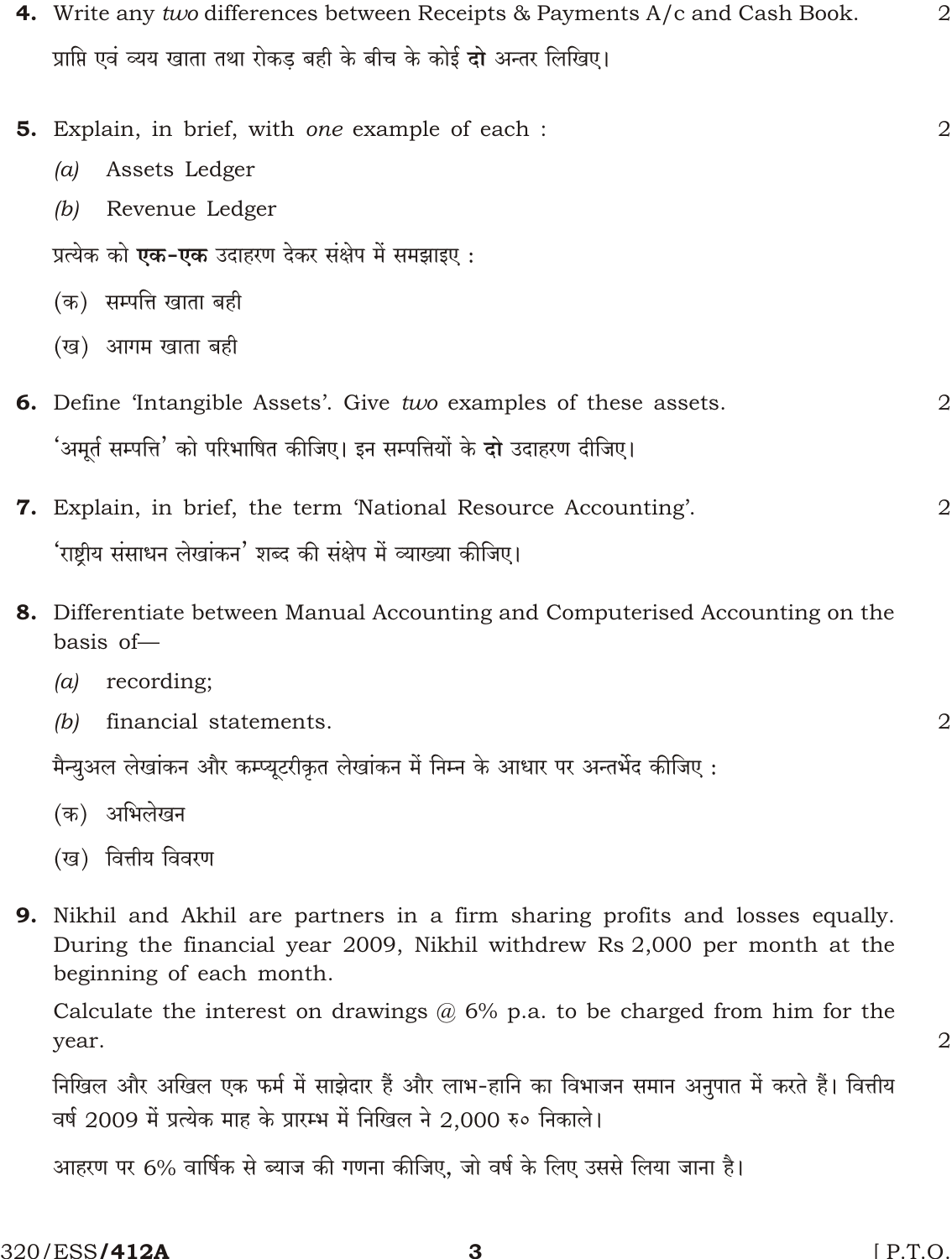- 10. Pass the necessary Journal Entries to record the following at the time of dissolution of a partnership firm of Lalit and Mudit sharing profits and losses in the ratio  $3:2$ , assuming that the assets and third-party liabilities have already been transferred to the Realization  $A/c$ :
	- $(i)$ Mudit, one of the partners, took over a machine at Rs 20,000
	- $(ii)$ There was a balance of Rs 20,000 in the General Reserve on the date of dissolution

 $\overline{4}$ 

 $\overline{4}$ 

- *(iii)* An unrecorded investment of Rs 7,000 was sold
- $(iv)$  Lalit, who undertakes to carry out dissolution proceedings, is paid Rs 2,000 for the same

ललित और मुदित, जो कि लाभ-हानि का 3 : 2 में विभाजन कर रहे हैं, की एक साझेदारी फर्म के समापन पर निम्न लेनदेनों का रोज़नामचा प्रविष्टियाँ कर अभिलेखन कीजिए। यह मान लीजिए कि परिसम्पत्तियों एवं तृतीय पक्ष के लेनदारों को वसूली खाते में हस्तान्तरित किया जा चुका है:

- एक साझी मुदित ने 20,000 रु० मूल्य पर एक मशीन ले ली  $(i)$
- समापन के समय सामान्य संचय खाते में 20,000 रु० का शेष था  $(ii)$
- 7,000 रु० के अलिखित विनिवेश को बेच दिया गया  $(iii)$
- (iv) ललित ने समापन कार्य का उत्तरदायित्व लिया जिसके लिए उसे 2,000 रु० का भुगतान किया गया
- 11. Prepare Accounting Equation from the following transactions:
	- Yogesh started business with cash Rs 5,00,000 and goods worth  $(i)$ Rs 30,000
	- Bought goods costing Rs 10,000 from Kailash (ii)
	- $(iii)$ Paid to Kailash Rs 9,000 in full settlement of his account
	- Paid interest-Rs 16,000  $(iv)$

निम्न लेनदेनों से लेखा समीकरण तैयार कीजिए:

- योगेश ने 5,00,000 रु० के रोकड़ और 30,000 रु० के मूल्य के माल के साथ व्यापार प्रारम्भ किया  $(i)$
- 10,000 रु० के मूल्य का माल कैलाश से खरीदा  $(ii)$
- कैलाश को उसका हिसाब चुकता करते हुए 9,000 रु० का भुगतान किया  $(iii)$
- 16,000 रु० ब्याज के भुगतान किये  $(iv)$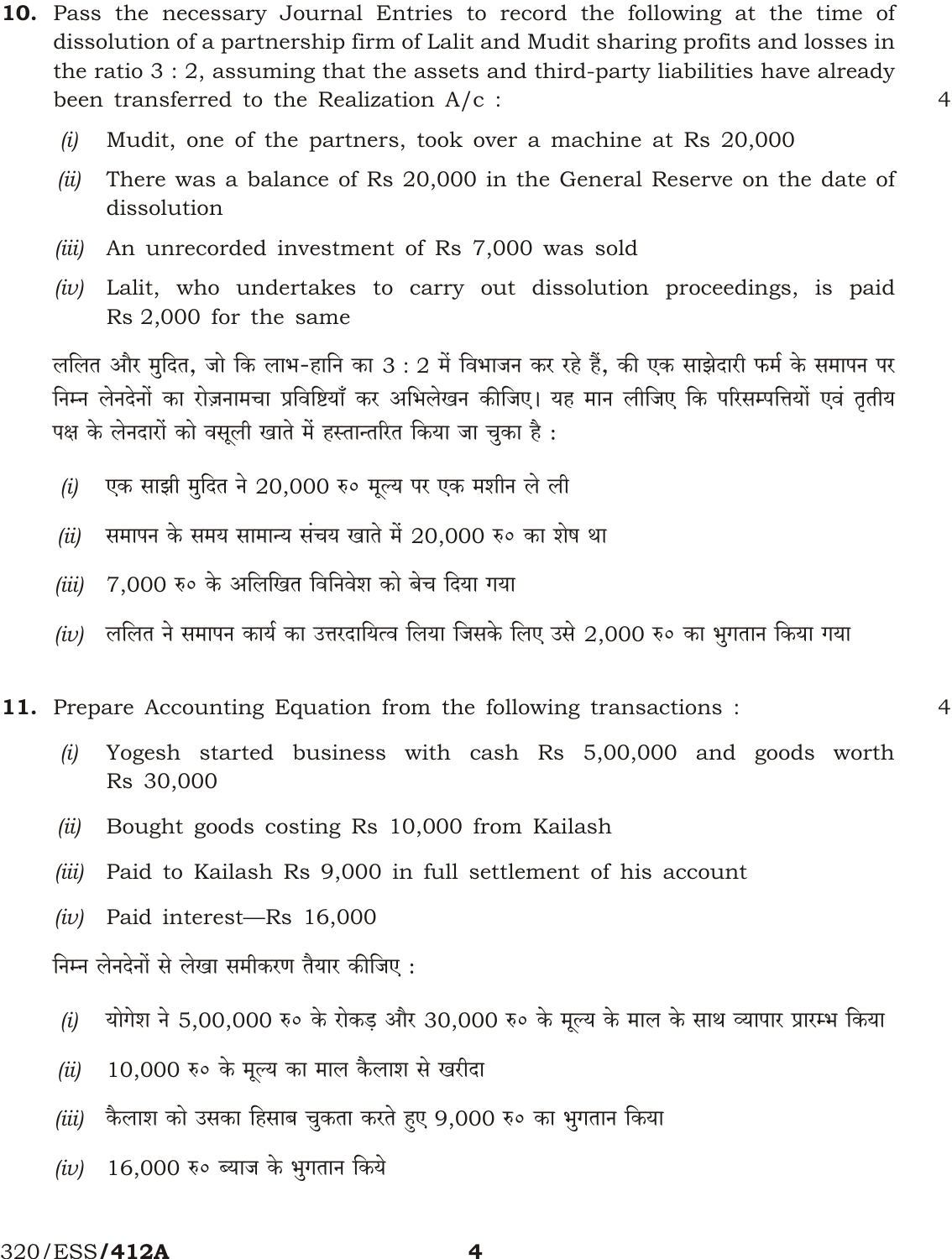12. "Revenue and the expenses incurred to earn that revenue must belong to the same accounting period." Identify the concept and explain any two points of its significance.

''आगम के अर्जन के लिए जो आगम एवं व्यय किए जाएँ वे एक ही लेखा वर्ष से सम्बन्धित होने चाहिए।''

अवधारणा की पहचान कीजिए और इसके महत्त्व के किन्हीं दो बिन्दुओं की व्याख्या कीजिए।

13. Calculate the amount of stationery that will be posted to Income & Expenditure A/c of Indian Cultural Society for the year ending 31st March,  $2009:$ 

|                             | 1.4.2008 | 31.3.2009 |
|-----------------------------|----------|-----------|
|                             | Rs       | Rs        |
| Stock of Stationery         | 500      | 800       |
| Creditors for Stationery    | 15,000   | 19,200    |
| Advance paid for Stationery | 700      | 900       |

Payment made to creditors was Rs 25,000.

31 मार्च, 2009 को समाप्त वर्ष के इन्डियन कल्चरल सोसाइटी के आय-व्यय खाते में लिखे जाने के लिए स्टेशनरी की राशि की गणना कीजिए :

|                               | 1.4.2008 | 31.3.2009 |
|-------------------------------|----------|-----------|
|                               | रु०      | रु०       |
| स्टेशनरी का स्टॉक             | 500      | 800       |
| स्टेशनरी के लेनदार            | 15,000   | 19,200    |
| स्टेशनरी के लिए अग्रिम भुगतान | 700      | 900       |

लेनदार को 25,000 रु० की भुगतान किया।

**14.** Explain, in brief, any *four* functions of 'Financial Accounting'.

'वित्तीय लेखांकन' के किन्हीं **चार** कार्यों की संक्षेप में व्याख्या कीजिए।

**15.** What is meant by 'oversubscription'? What alternatives are available to a company for the allotment of shares when there is oversubscription of shares?

'आधिक्य-अभिदान' का क्या अर्थ है? अंशों के आधिक्य-अभिदान की स्थिति में कम्पनी के पास अंश आबंटन के कौन-कौन से विकल्प होते हैं?

 $\overline{4}$ 

 $\overline{4}$ 

 $\overline{4}$ 

 $\overline{4}$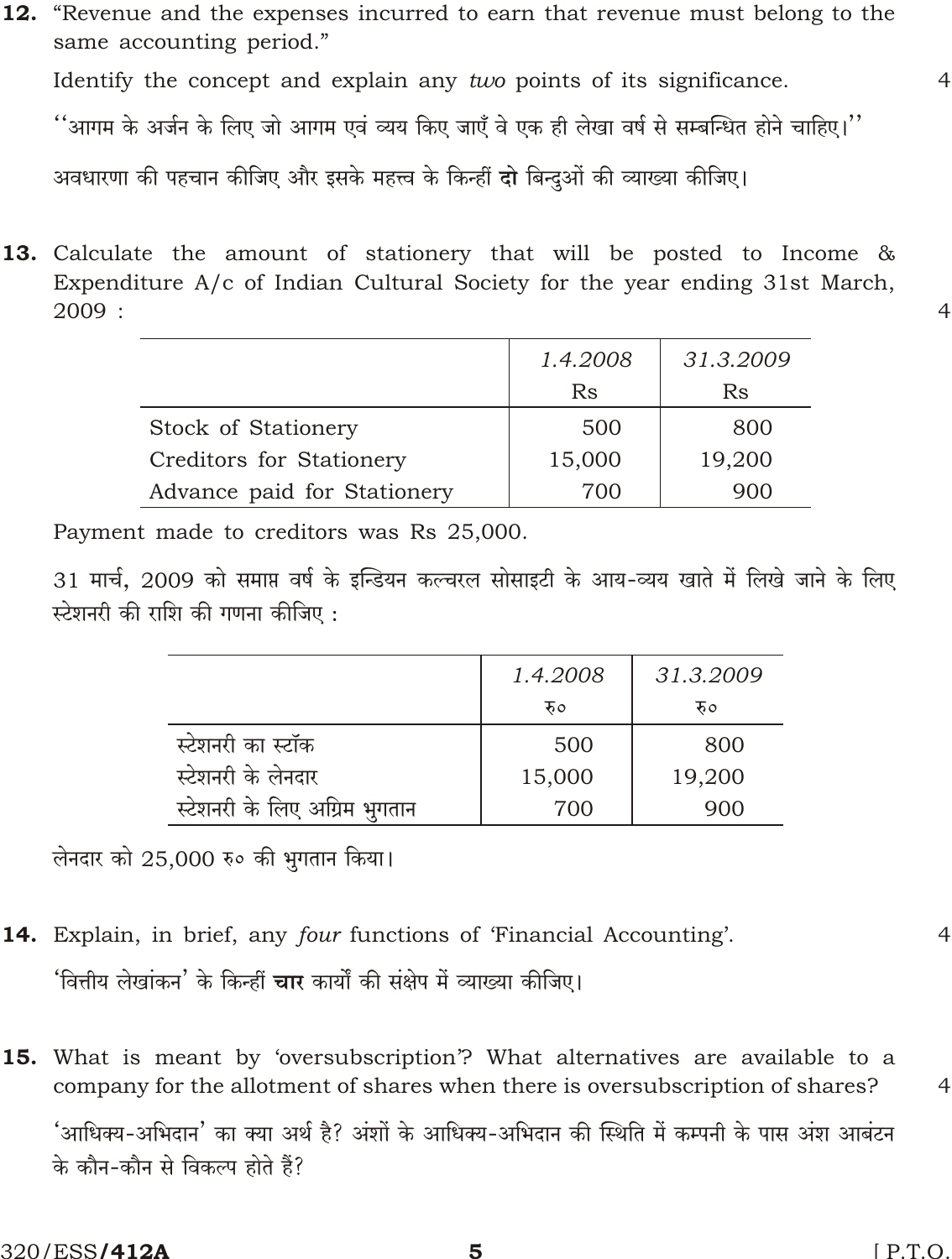**16.** Enter the following transactions in a Journal :

2009

|    |                                                            | November 12 Received a final composition of 40 paise in a rupee from |  |  |  |  |  |
|----|------------------------------------------------------------|----------------------------------------------------------------------|--|--|--|--|--|
|    |                                                            | the official receiver of Mr. Gupta who had become                    |  |  |  |  |  |
|    |                                                            | insolvent. He owed us Rs 8,000                                       |  |  |  |  |  |
| 22 | 18 Paid Rs 2,900 to Suman, a creditor; discount allowed by |                                                                      |  |  |  |  |  |
|    | her Rs 100                                                 |                                                                      |  |  |  |  |  |

- December 8 Goods sold amounting to Rs 10,000 to Jayesh; 40% in cash and the balance on credit
	- 30 Paid commission amounting to Rs 5,000 to Gaurav for improved performance

निम्न लेनदेनों की रोज़नामचा प्रविष्टियाँ कीजिए :

| 2009    |    |                                                                          |
|---------|----|--------------------------------------------------------------------------|
| नवम्बर  | 12 | मि० गुप्ता दिवालिया हो गए हैं। वे हमारे 8,000 रु० से ऋणी थे। उनके सरकारी |
|         |    | रिसीवर से रुपये में 40 पैसे अन्तिम निपटारे के रूप में प्राप्त हुए        |
| , 22    |    | 18 लेनदार सुमन को 2,900 रु० का भुगतान किया, उसने 100 रु० की छूट दी       |
| दिसम्बर |    | 8 जयेश को 10,000 रु० का माल बेचा, जिसमें 40% नक़द एवं शेष उधार था        |
| , 22    | 30 | परिष्कृत निष्पादन के लिए गौरव को 5,000 रु० कमीशन के रूप में भुगतान किए   |

- 17. From the following particulars of M/s Star Industries, prepare a Bank Reconciliation Statement on 30th November, 2009 :
	- $(i)$ Overdraft as per the Cash Book—Rs 29,000
	- $(ii)$ Cheques deposited into bank but were dishonoured—Rs 12,000
	- Three cheques of Rs 4,000, Rs 5,000 and Rs 6,000 were paid into the  $(iii)$ bank on 27th November. Of these, the cheque of Rs 5,000 was credited by the bank in December, 2009
	- (iv) Life Insurance Premium of Rs  $7,000$  was paid by the bank on our standing orders

मे० स्टार इन्डस्ट्रीज के निम्न लेनदेनों से 30 नवम्बर, 2009 को बैंक समाधान विवरण तैयार कीजिए :

- रोकड़ बही के अनुसार अधिविकर्ष–29,000 रु०  $(i)$
- 12,000 रु० के चैक बैंक में जमा किये गये लेकिन अनादरित हो गये  $(ii)$
- 4,000 रु॰, 5,000 रु॰ एवं 6,000 रु॰ के तीन चैक 27 नवम्बर को बैंक में जमा किये गये। इनमें  $(iii)$ से बैंक ने 5.000 रु० के चैक दिसम्बर, 2009 में जमा किये
- (iv) हमारे पूर्व आदेशानुसार बैंक ने 7.000 रु० जीवन बीमा प्रीमियम के लिए भगतान किये

 $\overline{4}$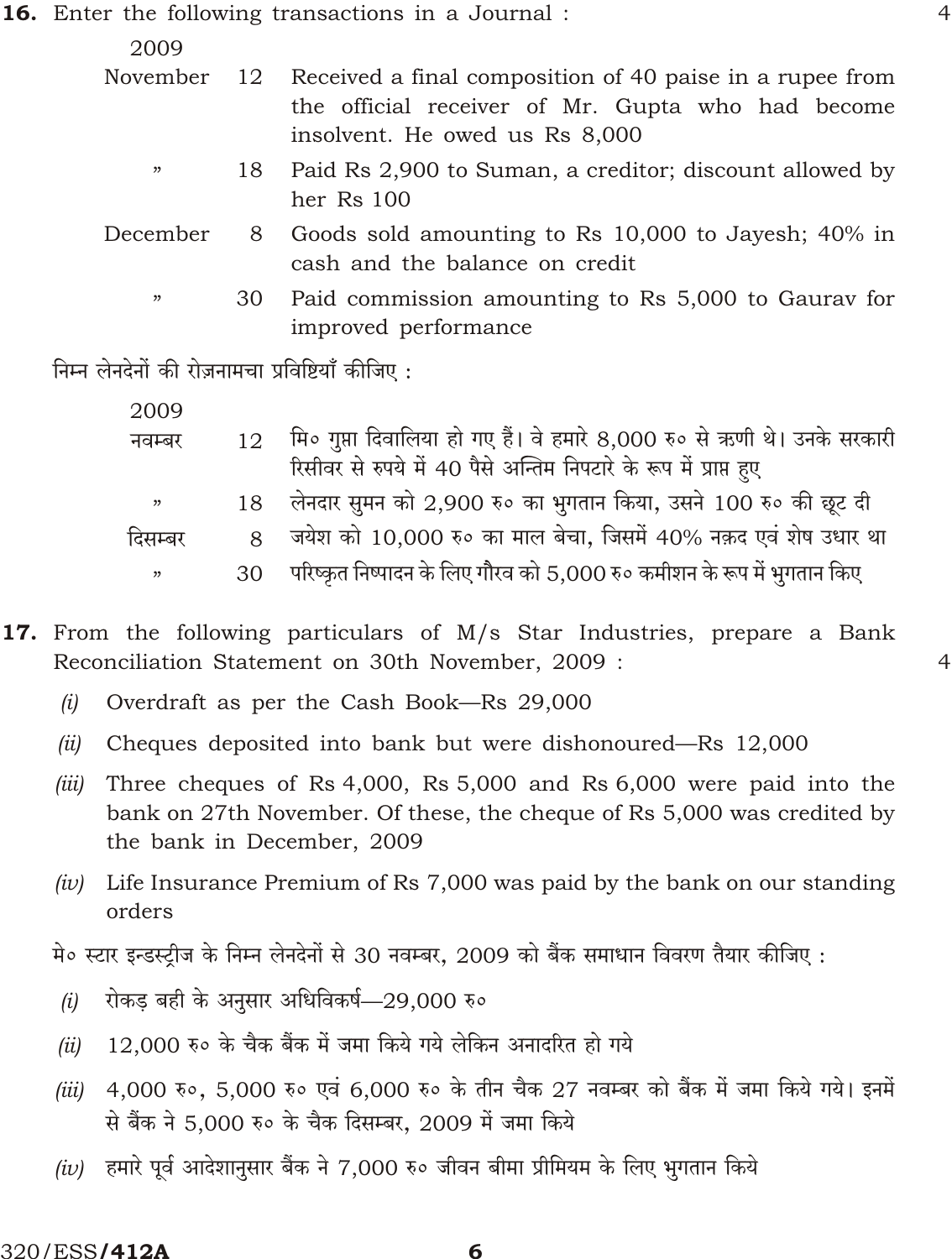- Total of Sales Returns Book of Rs 15,000 was carried forward as  $(i)$ Rs 50,000
- Rs 5,000 spent on white was hing of building was charged to Building  $A/c$  $(ii)$
- A credit purchase of furniture of Rs 2,618 from Akshay was recorded as  $(iii)$ Rs 6,128

 $(iv)$  Purchase of Rs 355 from Abhay was posted to his Account as Rs 305 निम्न अशुद्धियों का शोधन कर रोज़नामचा प्रविष्टियाँ कीजिए:

- विक्रय वापसी बही के 15,000 रु० के योग को आगे 50,000 रु० ले जाया गया  $(i)$
- भवन की सफेदी कराने पर 5,000 रु० के व्यय को भवन खाते में लिख दिया गया  $(ii)$
- अक्षय से 2,618 रु० का फर्नीचर उधार क्रय किया गया, जिसे 6,128 रु० के रूप में अभिलेखित  $(iii)$ किया गया
- (iv) अभय से 355 रु० के क्रय को 305 रु० के रूप में उसके खाते में पोस्ट किया गया
- AB Ltd. forfeited 100 shars of Rs 100 each issued at 10% premium for **19.** (a) nonpayment of allotment money of Rs 40 per share (including premium) and first call of Rs 30 per share. The second and final call of Rs 20 not been called. Out of these, 80 shares were reissued as Rs 80 paid up for Rs 70 per share.

Journalise the transactions.

 $AB$  लि॰ ने 100 रु॰ प्रति के 100 अंश जब्त किये जिनका 10% प्रीमियम पर निर्गमन किया था तथा जिनपर 40 रु॰ प्रति अंश (प्रीमियम सम्मिलित) आबंटन एवं 30 रु॰ प्रति अंश प्राप्त नहीं हुए। 20 रु॰ की द्वितीय एवं अन्तिम याचना माँगी नहीं गई। इनमें से 80 अंशों को 70 रु० प्रति अंश से 80 रु० प्रदत्त पर पुनः निर्गमन कर दिया गया।

लेनदेनों की रोज़नामचा प्रविष्टियाँ कीजिए।

The directors of N Ltd. resolved that 2000 equity shares of Rs 10 each,  $(b)$ fully called-up, be forfeited for nonpayment of first call of Rs 4 per share. 90% of these shares were reissued fully paid for Rs 8 per share.

Journalise the transactions.

 $N$  लि॰ के निदेशकों ने प्रस्ताव पारित किया कि 10 रु॰ प्रति के उन पूर्ण याचित 2000 अंशों को जब्त कर लिया जाए जिनपर 4 रु० प्रति अंश प्रथम याचना राशि प्राप्त नहीं हुई है। इनमें से 90% अंशों का 8 रु० प्रति अंश से पूर्ण प्रदत्त पुनः निर्गमन कर दिया गया।

लेनदेनों की रोज़नामचा प्रविष्टियाँ कीजिए।

6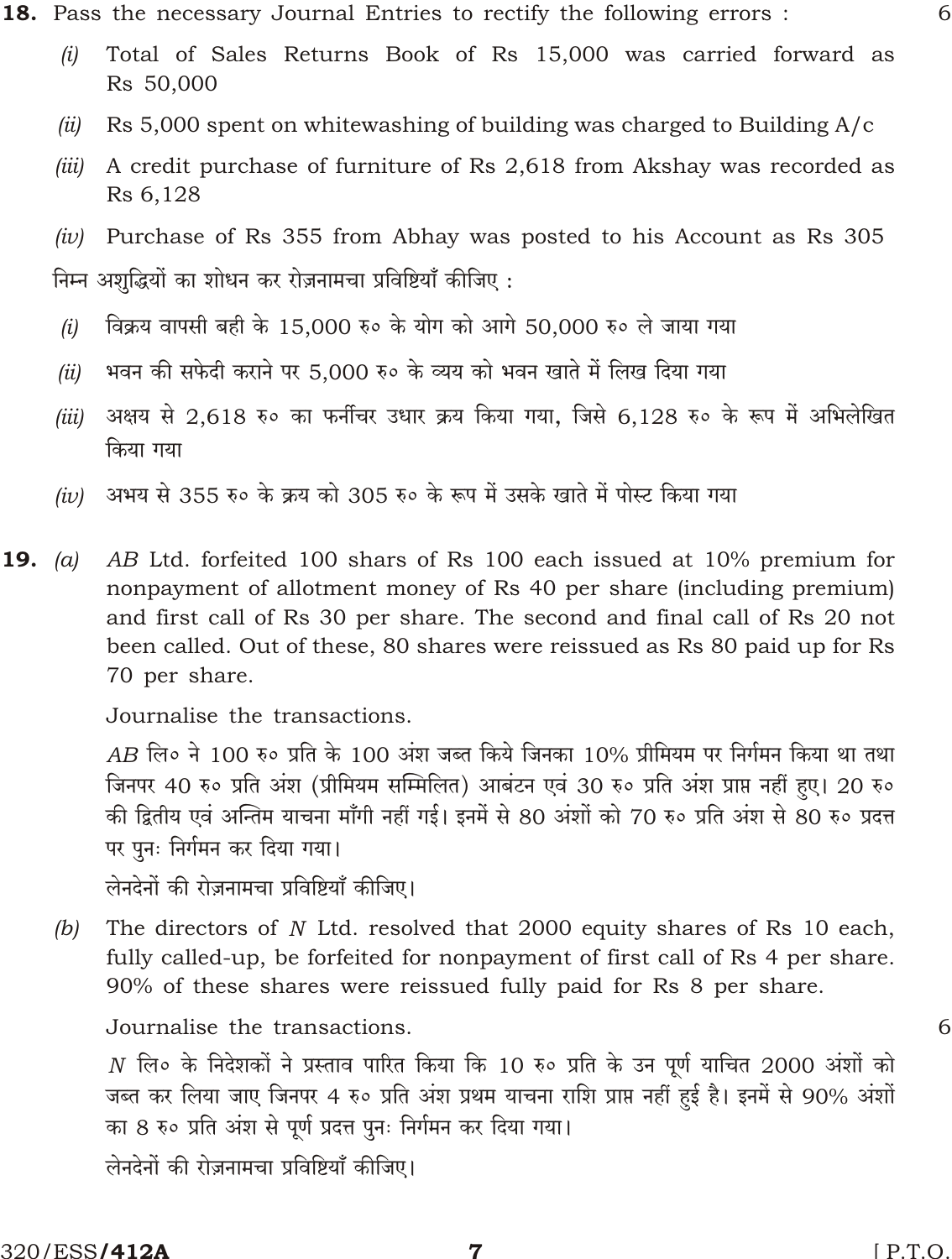20. A company issues 10000, 9% debentures of Rs 100 each at a discount of 6% redeemable in four equal instalments starting from the end of the first year of issue.

Calculate the amount of discount to be written off each year and prepare Discount on Issue of Debentures Account.

एक कम्पनी ने 100 रु० प्रति के 10000, 9% ऋणपत्र 6% बट्टे पर जारी किये हैं, जिनका शोधन निर्गमन के प्रथम वर्ष के अन्त से प्रारम्भ होकर चार समान किश्तों में होना है।

प्रति वर्ष अपलिखित की जाने वाली बड़े की राशि की गणना कीजिए और ऋणपत्र निर्गमन पर बड़ा खाता तैयार कीजिए।

**21.** From the information given below, prepare Trading and Profit & Loss  $A/c$  for the year ended 31st December, 2009 and a Balance Sheet as on that date:

| Name of Accounts                   | Dr. Balances<br>Rs | Cr. Balances<br>Rs |
|------------------------------------|--------------------|--------------------|
| Purchases and Sales                | 1,00,000           | 3,50,000           |
| Returns                            | 12,000             | 10,000             |
| Cartage and Wages                  | 68,000             |                    |
| General Expenses                   | 2,000              |                    |
| Insurance                          | 7,200              |                    |
| <b>Bad Debts</b>                   | 2,000              |                    |
| Debtors and Creditors              | 1,15,000           | 1,00,000           |
| Printing and Stationery            | 6,000              |                    |
| Advertising                        | 15,000             |                    |
| Bills Receivable and Bills Payable | 12,000             | 2,000              |
| Opening Stock                      | 28,000             |                    |
| Cash in Hand                       | 48,000             |                    |
| Machinery                          | 2,80,000           |                    |
| Drawings                           | 22,800             |                    |
| Loan from Bank                     |                    | 30,000             |
| Capital                            |                    | 2,20,000           |
| Rent                               |                    | 6,000              |
|                                    | 7,18,000           | 7,18,000           |

10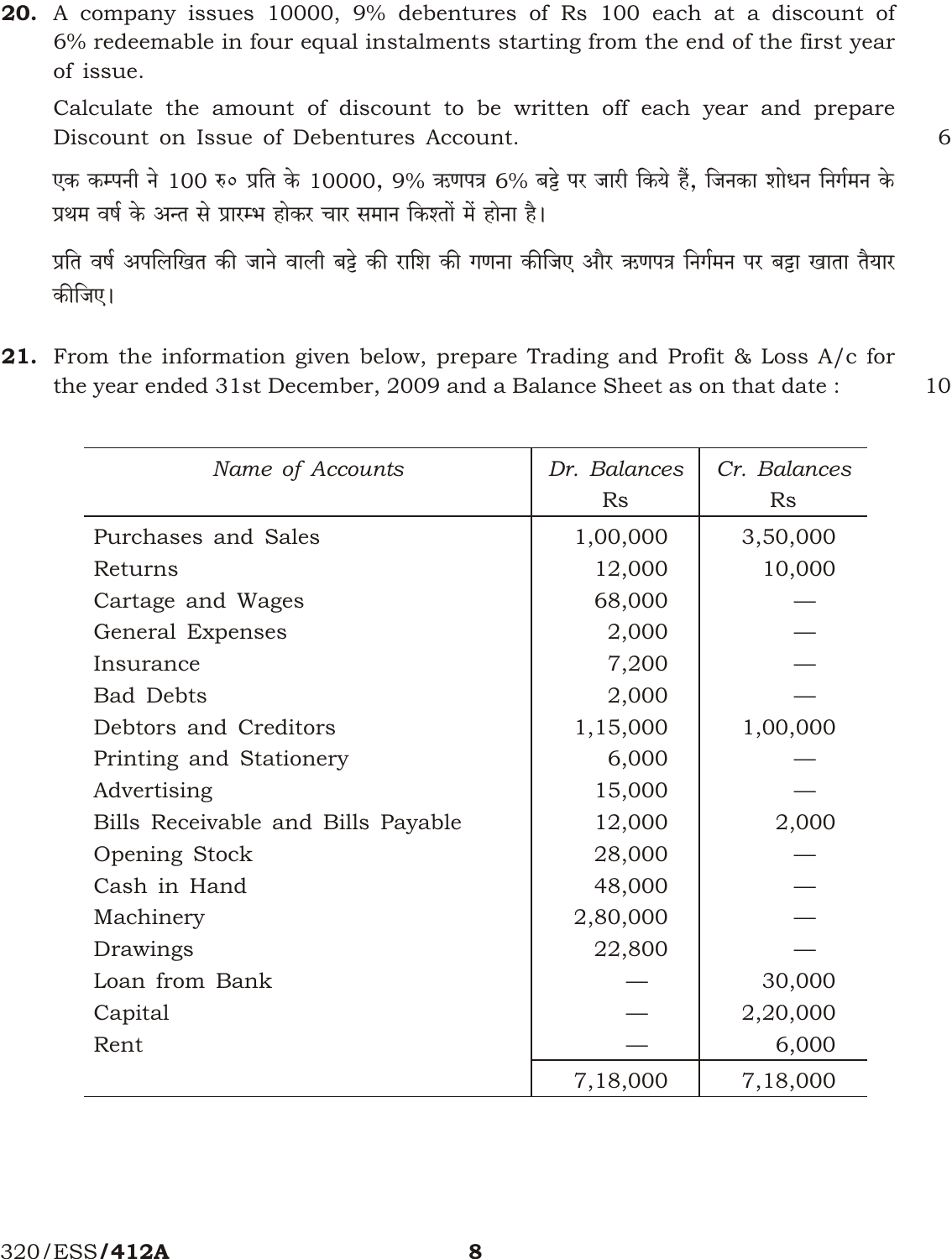*Additional Information* :

- *(i)* Create a provision @ 6% on Debtors for Doubtful Debts
- *(ii)* Closing Stock on 31st March, 2009 was valued at Rs 34,000
- *(iii)* Insurance Premium was paid for one year ending 30th June, 2010
- *(iv)* Interest on Bank loan outstanding—Rs 3,000

#### OR

From the following Receipts & Payments A/c and additional information, prepare Income & Expenditure A/c and Balance Sheet of Country Library as on 31st December, 2008 : 10

|      | Receipts               | Amount<br>Rs |     | Payments               | Amount<br>Rs |
|------|------------------------|--------------|-----|------------------------|--------------|
| To   | Balance b/d            | 39,000       |     | By General Expenses    | 6,400        |
| , 2  | Subscriptions:         |              | "   | Electricity            | 9,700        |
|      | 2007<br>2,400          |              | "   | 12% Fixed Deposit with |              |
|      | 53,000<br>2008         |              |     | Bank (on 1.9.2008)     | 36,000       |
|      | 2009<br>1,000          | 56,400       | , 2 | <b>Books</b>           | 14,000       |
| "    | Sale of Old Newspapers | 2,600        | , 2 | Salary                 | 7,200        |
| , 22 | Entrance Fees          | 24,000       | , 2 | Rent                   | 13,600       |
| , 22 | Sale of Old Furniture  |              | "   | Furniture              | 21,000       |
|      | (Book value Rs 5,000)  | 7,400        | "   | Balance c/d            | 22,400       |
| , 2  | Interest Received on   |              |     |                        |              |
|      | Fixed Deposit          | 900          |     |                        |              |
|      |                        | 1,30,300     |     |                        | 1,30,300     |

|  |  | Receipts & Payments $A/c$              |  |
|--|--|----------------------------------------|--|
|  |  | for the year ended 31st December, 2008 |  |

*Additional Information* :

- *(i)* Subscriptions outstanding as on 31st December, 2007 was Rs 4,000 and subscriptions received in advance in 2007 for the current year was Rs 2,000
- *(ii)* On 31st December, 2008 salary outstanding was Rs 1,000
- *(iii)* On 1st January, 2008 library owned furniture worth Rs 24,000 and books worth Rs 10,000
- *(iv)* Provide depreciation on furniture @ 12% p.a. including purchases made during the year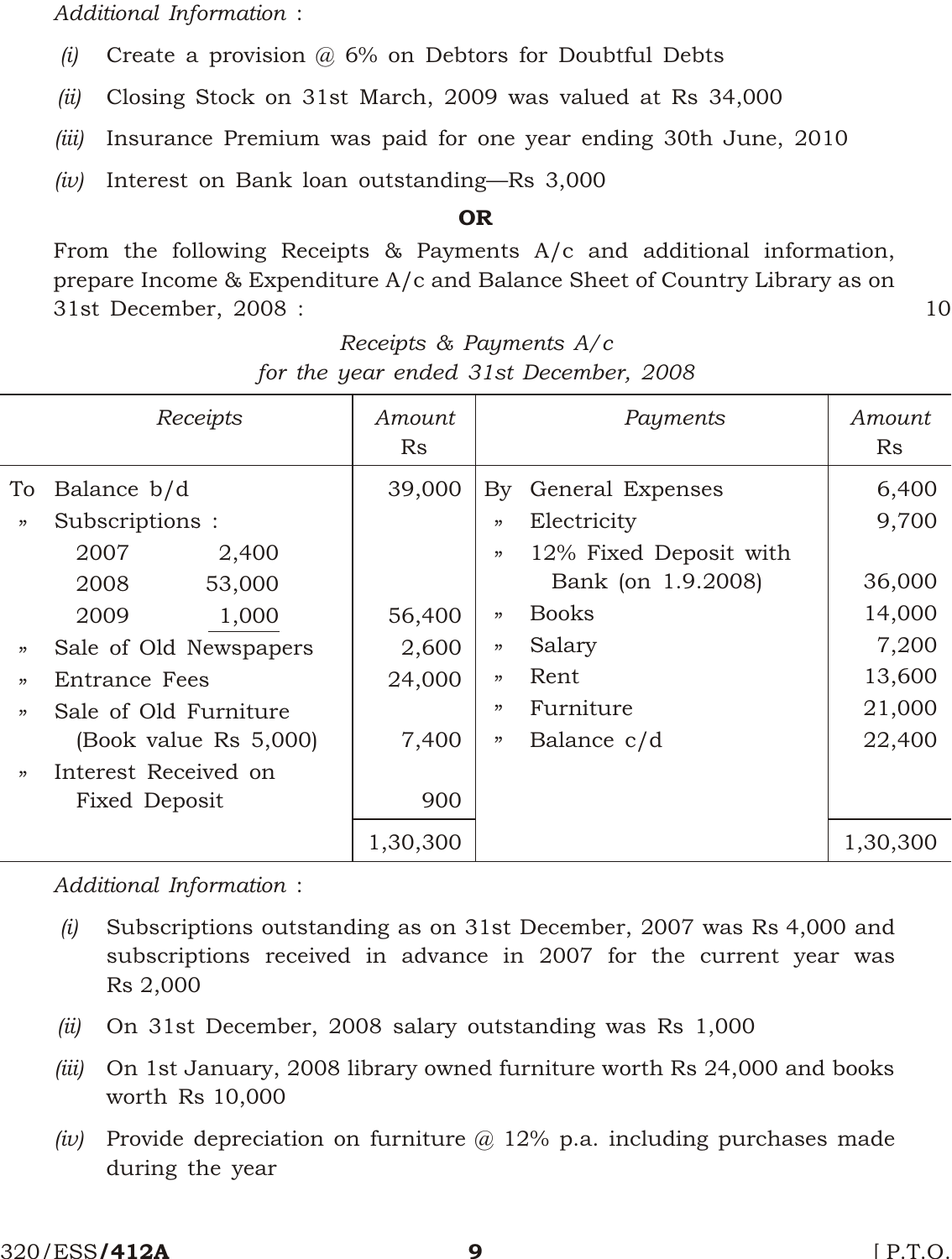निम्नलिखित सूचना से 31 दिसम्बर, 2009 को समाप्त वर्ष के लिए व्यापार एवं लाभ-हानि खाता बनाइए तथा उसी तिथि को स्थिति-विवरण तैयार कीजिए:

| विवरण                  | नाम शेष  | जमा शेष  |
|------------------------|----------|----------|
|                        | रु०      | रु०      |
| क्रय एवं विक्रय        | 1,00,000 | 3,50,000 |
| वापसी                  | 12,000   | 10,000   |
| भाड़ा एवं मज़दूरी      | 68,000   |          |
| सामान्य व्यय           | 2,000    |          |
| बीमा                   | 7,200    |          |
| अप्राप्य ऋण            | 2,000    |          |
| देनदार एवं लेनदार      | 1,15,000 | 1,00,000 |
| प्रिंटिंग एवं स्टेशनरी | 6,000    |          |
| विज्ञापन               | 15,000   |          |
| बिल प्राप्य और बिल देय | 12,000   | 2,000    |
| प्रारम्भिक स्टॉक       | 28,000   |          |
| हस्तस्थ रोकड           | 48,000   |          |
| मशीनरी                 | 2,80,000 |          |
| आहरण                   | 22,800   |          |
| बैंक से ऋण             |          | 30,000   |
| पूँजी                  |          | 2,20,000 |
| किराया                 |          | 6,000    |
|                        | 7,18,000 | 7,18,000 |

अतिरिक्त सूचनाएँ :

- देनदारों पर 6% की दर से संदिग्ध ऋणों के लिए प्रावधान कीजिए  $(i)$
- 31 मार्च, 2009 को अन्तिम स्टॉक 34,000 रु० था  $(ii)$
- बीमा प्रीमियम का भुगतान 30 जून, 2010 को समाप्त वर्ष के लिए किया गया  $(iii)$
- (iv) बैंक ऋण पर ब्याज की अदत्त राशि 3,000 रु०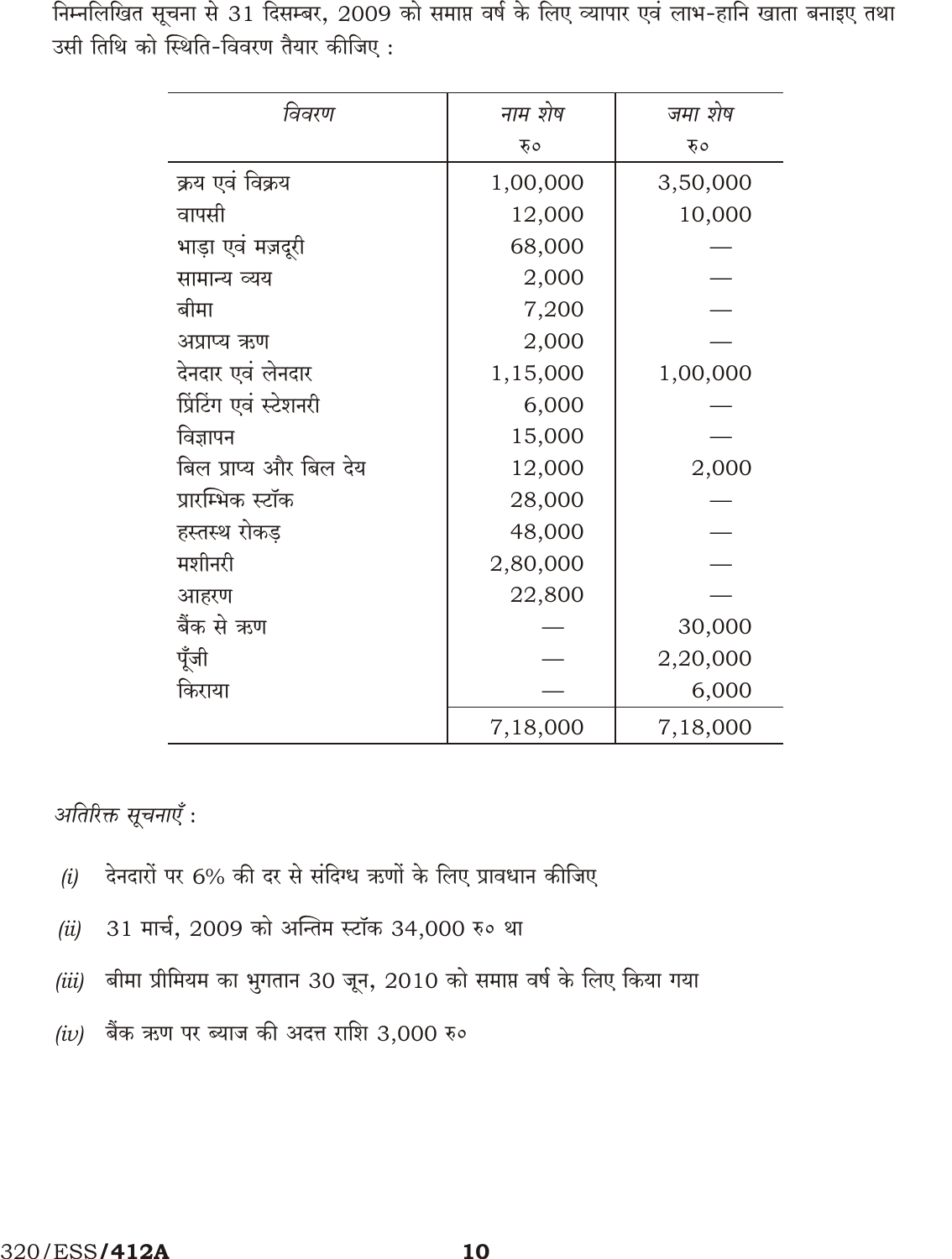#### अथवा

नीचे दिये गये प्राप्ति एवं भुगतान खाता तथा अतिरिक्त सूचना की सहायता से 31 दिसम्बर, 2008 को ग्रामीण पुस्तकालय के लिए आय एवं व्यय खाता तथा स्थिति-विवरण बनाइए:

| प्राप्तियाँ                    | राशि     | भुगतान                    | राशि     |
|--------------------------------|----------|---------------------------|----------|
|                                | रु०      |                           | रु०      |
| शेष $b/d$                      | 39,000   | सामान्य व्यय              | 6,400    |
| चन्दा :                        |          | बिजली व्यय                | 9,700    |
| 2007<br>2,400                  |          | बैंक में सावधि जमा $12\%$ |          |
| 2008<br>53,000                 |          | $(1.9.2008 \text{ m})$    | 36,000   |
| 1,000<br>2009                  | 56,400   | पुस्तकें                  | 14,000   |
| पुराने समाचार-पत्रों की बिक्री | 2,600    | वेतन                      | 7,200    |
| प्रवेश-शुल्क                   | 24,000   | किराया                    | 13,600   |
| पुराने फर्नीचर का विक्रय       |          | फर्नीचर                   | 21,000   |
| (पुस्तक मूल्य 5,000 रु०)       | 7,400    | शेष $c/d$                 | 22,400   |
| सावधि जमा पर ब्याज की प्राप्ति | 900      |                           |          |
|                                | 1,30,300 |                           | 1,30,300 |

प्राप्ति एवं भुगतान खाता वर्ष समाप्ति 31 दिसम्बर, 2008 को

अतिरिक्त सूचनाएँ :

- 31 दिसम्बर, 2007 को अदत्त चन्दा राशि 4,000 रु० तथा 2007 में चालू वर्ष के लिए अग्रिम प्राप्त  $(i)$  $2,000$  रु० थी
- 31 दिसम्बर, 2008 को अदत्त वेतन 1,000 रु० था  $(ii)$
- $1$  जनवरी, 2008 को पुस्तकालय के पास 24,000 रु० का फर्नीचर एवं 10,000 रु० मूल्य की  $(iii)$ पस्तकें थीं
- (iv) वर्ष में क्रय किये गये फर्नीचर को सम्मिलित कर फर्नीचर पर 12% की दर से अवक्षयण लगाइए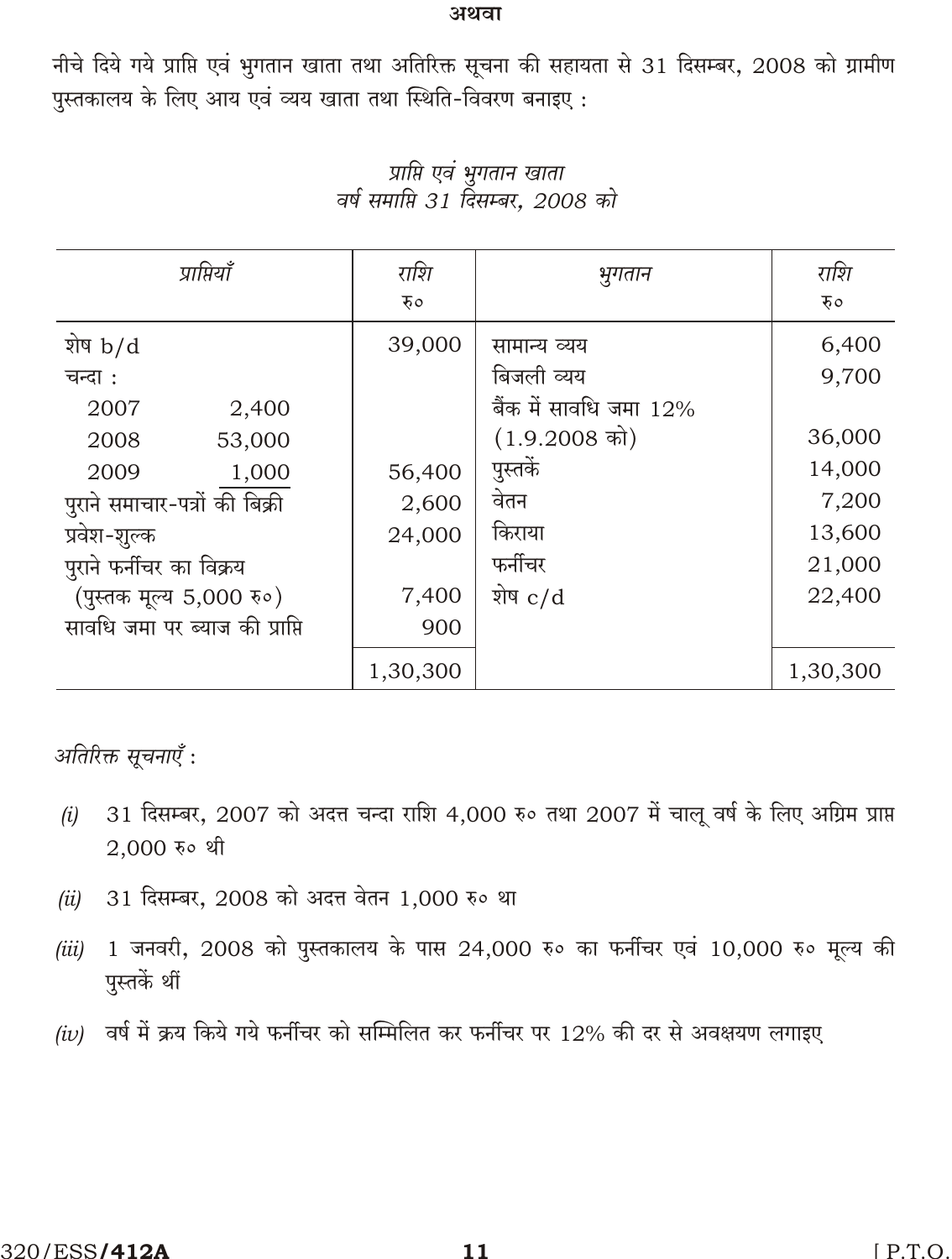22. On 31st December, 2009 the Balance Sheet of Archit and Ayush, who are partners in a firm sharing profits in the ratio of  $3:2$ , was as follows:

| Liabilities             | Amount   | Assets              |        | Amount   |
|-------------------------|----------|---------------------|--------|----------|
|                         | Rs       |                     |        | Rs       |
| Capital $A/\text{cs}$ : |          | Plant and Machinery |        | 60,000   |
| Archit                  | 1,20,000 | Land and Building   |        | 1,40,000 |
| Ayush                   | 80,000   | Debtors             | 12,000 |          |
| General Reserve         | 30,000   | Less : Provision    | 1,000  | 11,000   |
| Creditors               | 30,000   | Stock               |        | 30,000   |
|                         |          | Cash                |        | 19,000   |
|                         | 2,60,000 |                     |        | 2,60,000 |

*Bal ance Sheet of Archit and Ayush as on 31st De cem ber, 2009*

They agreed to admit Rohit into partnership on the same date for  $\frac{1}{4}$ th share of profits on the following terms :

- *(i)* Goodwill of the firm be valued at Rs 50,000 and is not to be shown in the books of the firm
- *(ii)* Rohit is to contribute Rs 60,000 as his share of Capital as well as his share of Goodwill in cash
- *(iii)* Creditors are unrecorded to the extent of Rs 5,000
- *(iv)* Land and Building be valued at Rs 1,60,000
- *(v)* The value of Stock be depreciated by 10%
- *(vi)* That the Capitals of the old partners be adjusted on the basis of Rohit's capital, the excess or deficiency be met by cash

Prepare Revaluation A/c, Partners' Capital A/cs and the Balance Sheet of the firm after Rohit's admission. 10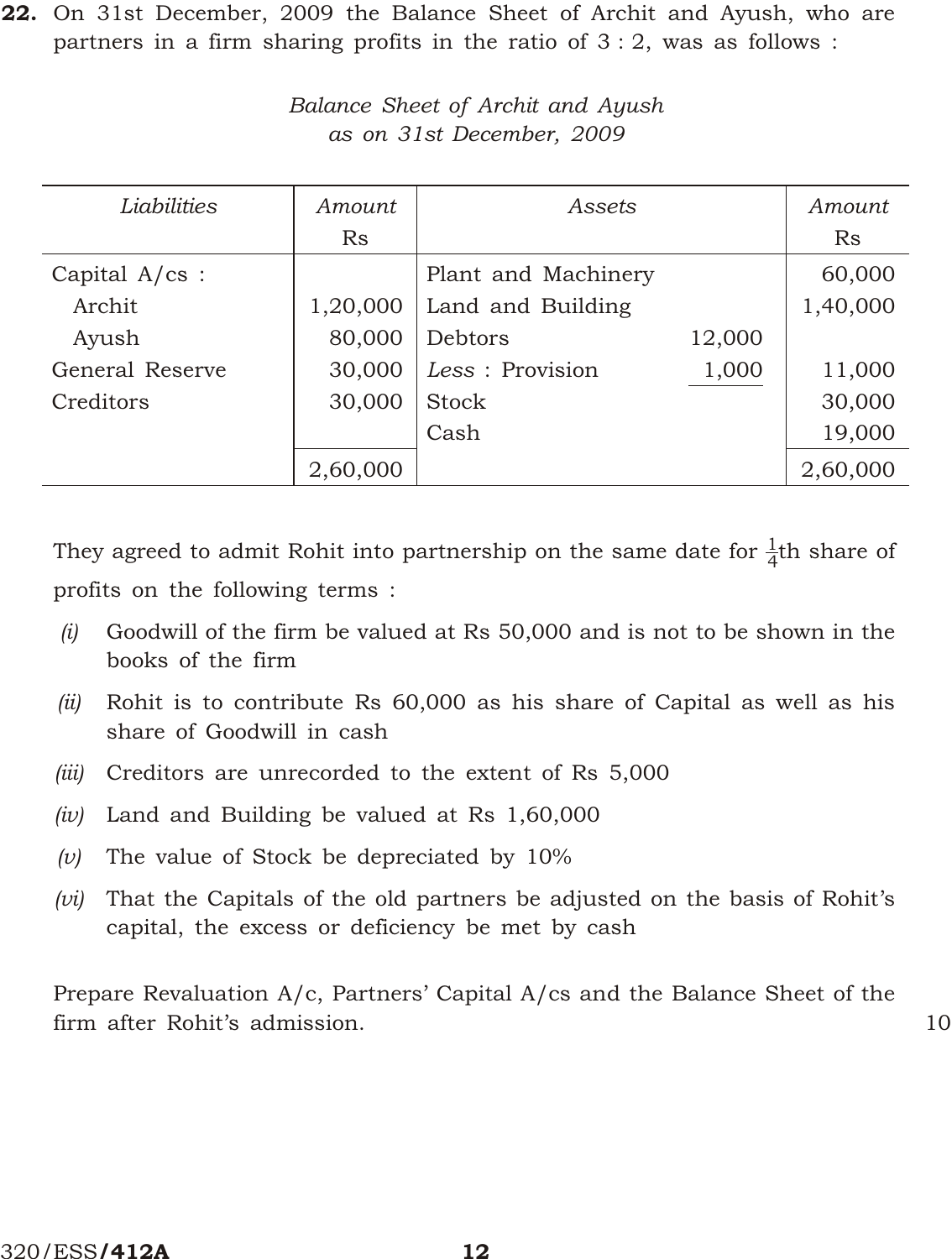Divya, Jyoti and Astha are partners in a firm sharing profits and losses in the ratio of 3 : 2 : 1. Their Balance Sheet as on 31st March, 2009 was as follows :

OR

| Liabilities     | Amount   | Assets               |        | Amount    |
|-----------------|----------|----------------------|--------|-----------|
|                 | Rs       |                      |        | <b>Rs</b> |
| Creditors       | 11,000   | Freehold Premises    |        | 80,000    |
| General Reserve | 6,000    | Machinery            |        | 30,000    |
| Capitals :      |          | Stock                |        | 10,000    |
| Divya           | 60,000   | Debtors              | 16,000 |           |
| Jyoti           | 40,000   | Less : Provision for |        |           |
| Astha           | 20,000   | Doubtful Debts       | 1,600  | 14,400    |
|                 |          | Cash at Bank         |        | 2,600     |
|                 | 1,37,000 |                      |        | 1,37,000  |

*Bal ance Sheet of Divya, Jyoti and Astha as on 31st March, 2009*

Jyoti retires from the business and the following terms are agreed upon :

- *(i)* That the Goodwill of the firm be valued at Rs 30,000 and retiring partner's share be adjusted into the accounts of the remaining partners
- *(ii)* That Machinery be reduced to Rs 24,000
- *(iii)* That Stock be appreciated by 20%
- *(iv)* That the Provisions for Doubtful Debts be decreased by Rs 1,000
- *(v)* The Capital of the new firm be fixed at Rs 1,20,000. Surplus/deficit, if any, be adjusted through cash.

Prepare Revaluation A/c, Capital A/cs and the Balance Sheet of Divya and Astha after retirement of Jyoti.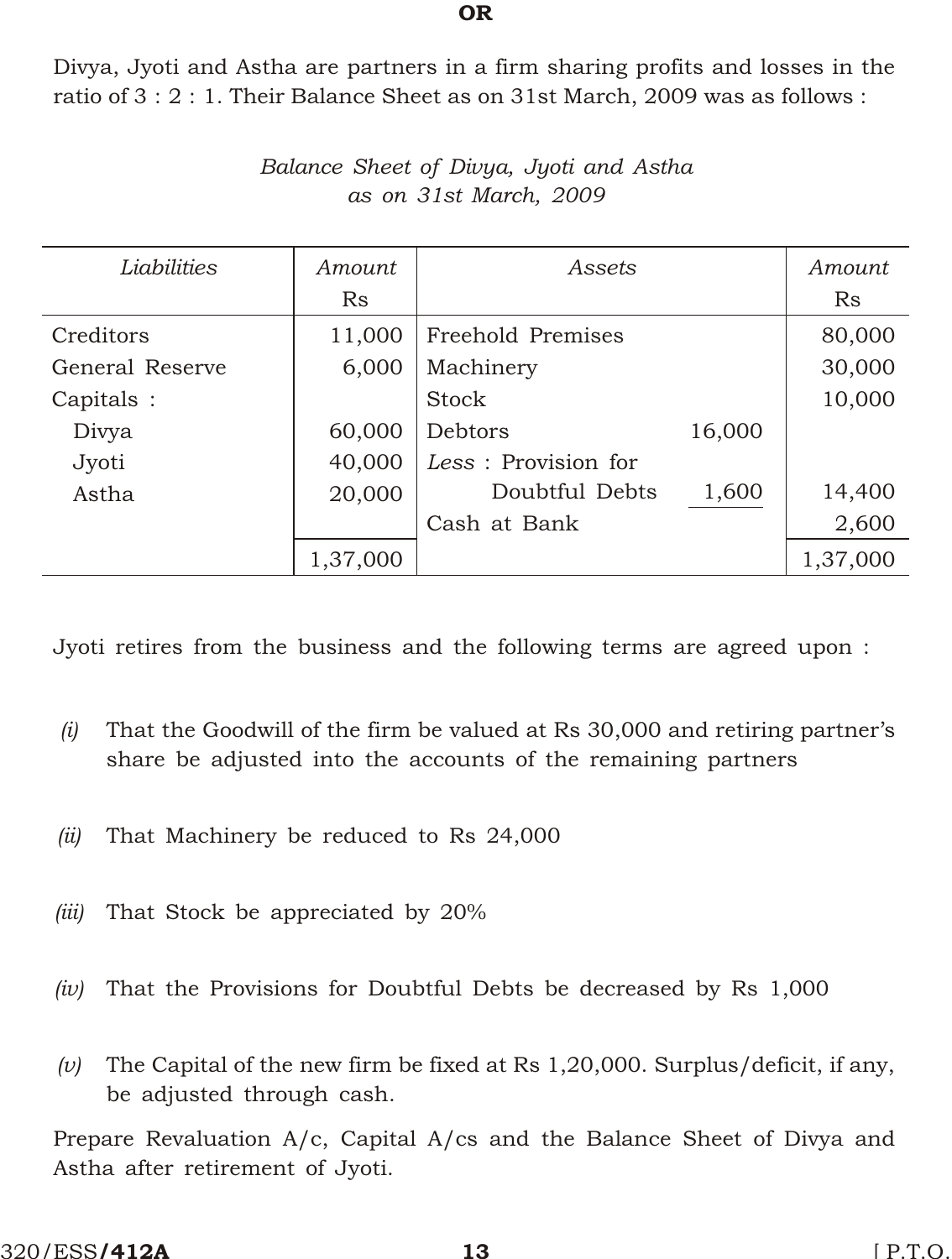अर्चित और आयुष एक फर्म में साझेदार हैं और लाभ-हानि का विभाजन 3 : 2 के अनुपात में करते हैं। 31 दिसम्बर, 2009 को उनका स्थिति-विवरण इस प्रकार है:

| देयताएँ     | राशि     | परिसम्पत्तियाँ                 | राशि     |
|-------------|----------|--------------------------------|----------|
|             | रु०      |                                | रु०      |
| पूँजी खाते: |          | संयन्त्र एवं मशीनरी            | 60,000   |
| अर्चित      | 1,20,000 | भूमि एवं भवन                   | 1,40,000 |
| आयुष        | 80,000   | देनदार<br>12,000               |          |
| सामान्य सचय | 30,000   | 1,000<br><i>घटा</i> : प्रावधान | 11,000   |
| लेनदार      | 30,000   | स्टॉक                          | 30,000   |
|             |          | रोकड                           | 19,000   |
|             | 2,60,000 |                                | 2,60,000 |

अर्चित और आयुष का स्थिति-विवरण 31 दिसम्बर, 2009 को

इसी तिथि को वे रोहित को लाभ में  $\frac{1}{4}$  भाग के लिए निम्न शर्तों पर प्रवेश देने के लिए सहमत होते हैं :

- फर्म की ख्याति का मूल्यांकन 50,000 रु० किया जायेगा तथा इसे फर्म की लेखा पुस्तकों में नहीं  $(i)$ दिखाया जायेगा
- रोहित अपने हिस्से की पूँजी तथा ख्याति के 60,000 रु० नक़द रूप में देगा  $(ii)$
- 5,000 रु० के लेनदार अलिखित हैं  $(iii)$
- भूमि एवं भवन का मूल्यांकन 1,60,000 रु० किया जायेगा  $(iv)$
- स्टॉक के मूल्य में 10% की कमी की जाय  $(v)$
- (vi) पुराने साझेदारों की पूँजी का रोहित की पूँजी को आधार मानकर समायोजन किया जायेगा। पूँजी के अधिक अथवा कम होने पर उसकी पूर्ति नक़द भुगतान द्वारा होगी

रोहित के प्रवेश के पश्चात् पुनर्मूल्यांकन खाता, साझेदारों के पूँजी खाते तथा स्थिति-विवरण बनाइए।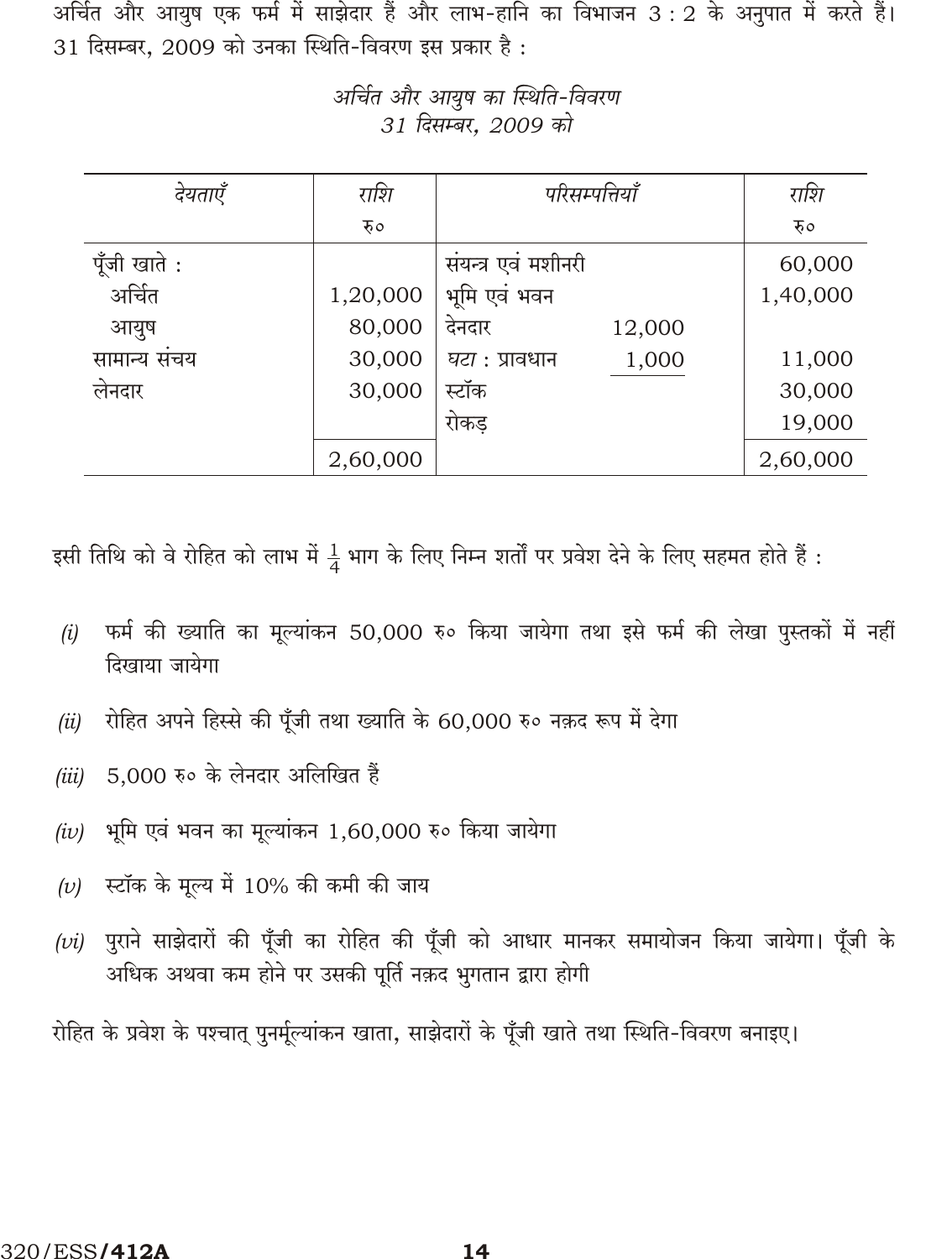#### अथवा

दिव्या, ज्योति और आस्था एक फर्म में साझेदार हैं और लाभ-हानि का विभाजन 3: 2: 1 के अनुपात में करते हैं। 31 मार्च, 2009 को उनका स्थिति-विवरण इस प्रकार था :

| देयताएँ     | राशि     | परिसम्पत्तियाँ               |        | राशि     |
|-------------|----------|------------------------------|--------|----------|
|             | रु०      |                              |        | रु०      |
| लेनदार      | 11,000   | पट्टा मुक्त परिसर            |        | 80,000   |
| सामान्य सचय | 6,000    | मशीनरी                       |        | 30,000   |
| पूँजी :     |          | स्टॉक                        |        | 10,000   |
| दिव्या      | 60,000   | देनदार                       | 16,000 |          |
| ज्योति      | 40,000   | <i>घटा</i> : संदिग्ध ऋणों के |        |          |
| आस्था       | 20,000   | लिए प्रावधान                 | 1,600  | 14,400   |
|             |          | बैंक में रोकड                |        | 2,600    |
|             | 1,37,000 |                              |        | 1,37,000 |

दिव्या. ज्योति और आस्था का स्थिति-विवरण 31 मार्च, 2009 को

ज्योति व्यवसाय से सेवानिवृत्त होती है और निम्न शर्तों पर सहमति होती है:

- फर्म की ख्याति का मूल्यांकन 30,000 रु० होगा और सेवानिवृत्त साझेदार के भाग को शेष साझेदारों के  $(i)$ खातों में समायोजित किया जायेगा
- मशीनरी के मूल्य में 24,000 रु० की कमी की जायेगी  $(ii)$
- स्टॉक के मूल्य में 20% की वृद्धि की जायेगी  $(iii)$
- संदिग्ध ऋणों के प्रावधान में 1,000 रु० की कमी की जायेगी  $(iv)$
- नई फर्म की पूँजी 1,20,000 रु० होगी। पूँजी खातों में अधिक या कमी कोई हो, तो उसका समायोजन  $(v)$ रोकड के माध्यम से होगा

पुनर्मूल्यांकन खाता, पूँजी खाते एवं ज्योति के सेवानिवृत्त होने के पश्चात् दिव्या और आस्था का स्थिति-विवरण बनाइए।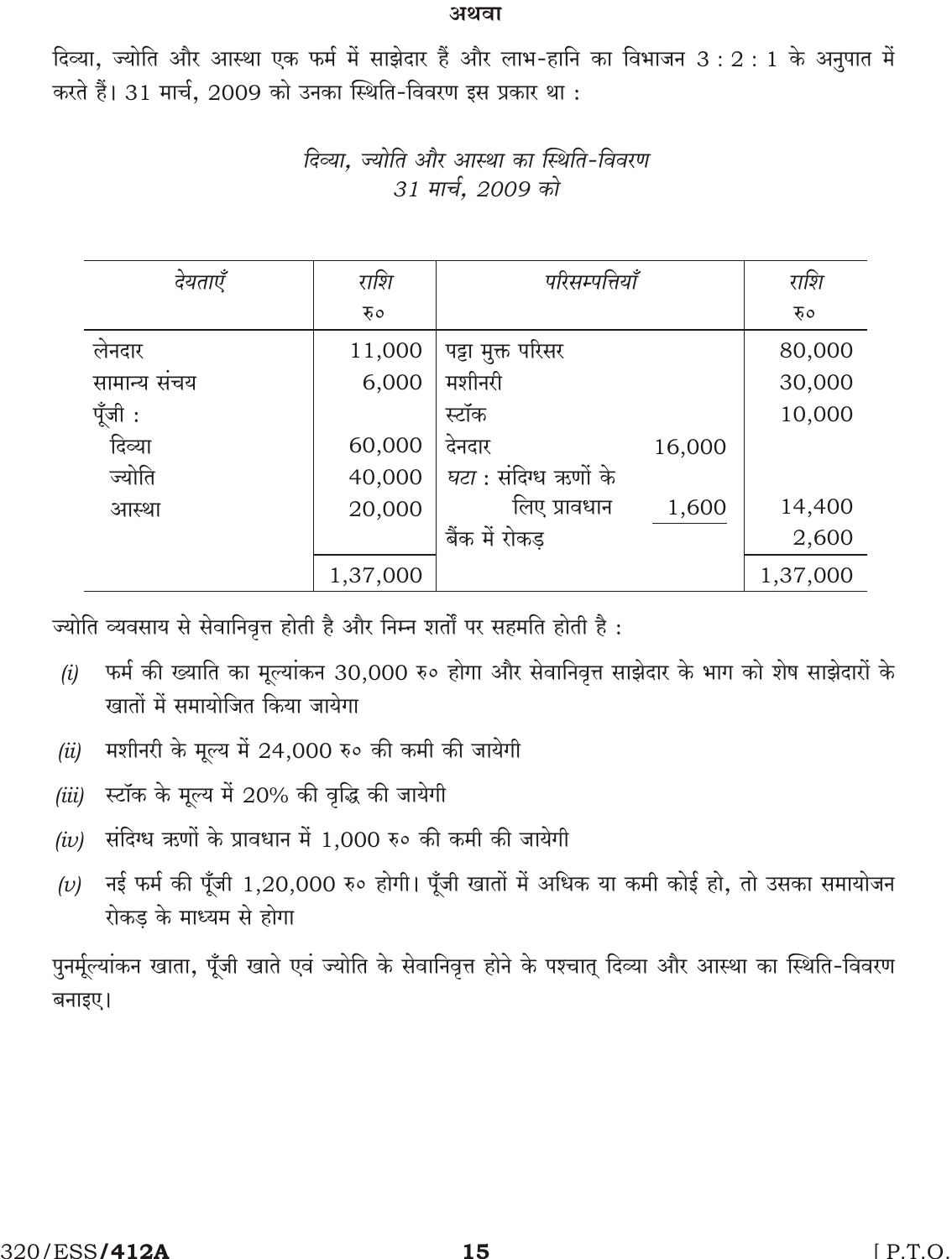### **SECTION-B**

#### खण्ड–ब

# OPTION-I

# विकल्प–I

# (Analysis of Financial Statements) (वित्तीय विवरणों का विश्लेषण)

|     | <b>23.</b> Why are trade unions interested in the analysis of Financial Statements?                                                                                                                                                             | 1              |
|-----|-------------------------------------------------------------------------------------------------------------------------------------------------------------------------------------------------------------------------------------------------|----------------|
|     | वित्तीय विवरणों के विश्लेषण में श्रमिक संघ क्यों रुचि लेते हैं?                                                                                                                                                                                 |                |
|     | 24. Explain the significance of Current Ratio.                                                                                                                                                                                                  | 2              |
|     | चालू अनुपात के महत्त्व को समझाइए।                                                                                                                                                                                                               |                |
|     | <b>25.</b> What is meant by Time Series Analysis?                                                                                                                                                                                               | $\overline{2}$ |
|     | 'समय श्रृंखला विश्लेषण' से क्या अभिप्राय है?                                                                                                                                                                                                    |                |
| 26. | Fixed Assets were Rs 5,00,000<br>Current Assets were Rs 6,00,000<br>Current Liabilties were Rs 1,00,000<br>Net Profit after Interest but before tax was Rs 1,00,000<br>10% Loan Rs 1,00,000<br>Tax paid-Rs $40,000$                             |                |
|     | Calculate Return on Investment.<br>स्थायी सम्पत्तियाँ—5,00,000 रु०<br>चालू सम्पत्तियाँ-6,00,000 रु०<br>चालू देयताएँ—1,00,000 रु०<br>कर पूर्व लेकिन ब्याज के पश्चात् का शुद्ध लाभ—1,00,000 रु०<br>10% ऋण-1,00,000 रु०<br>कर का भुगतान—40,000 रु० | $\overline{4}$ |
|     | विनियोजन पर प्रत्याय की गणना कीजिए।                                                                                                                                                                                                             |                |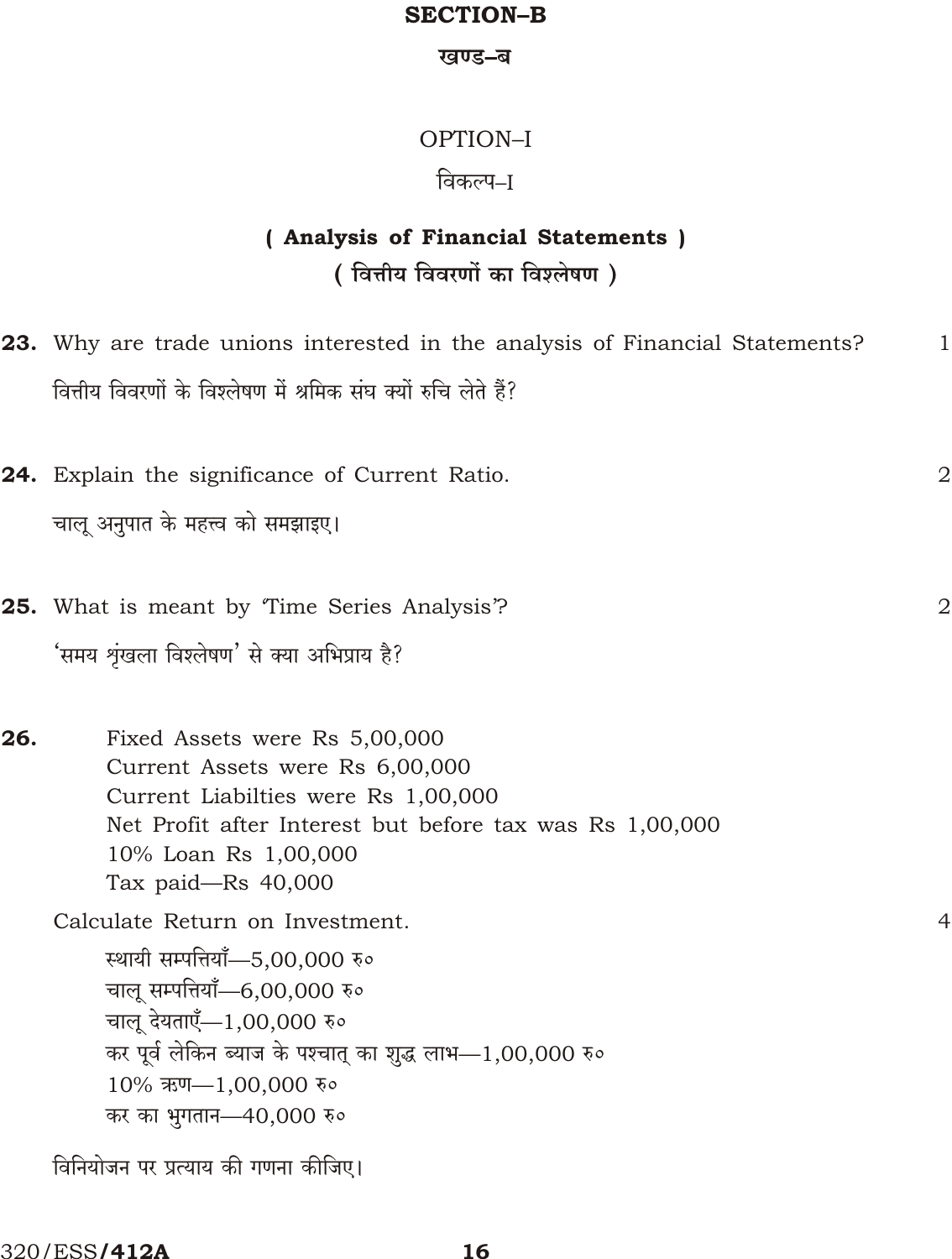27. On 31st March, 2009, Dipesh & Co. indicated a profit of Rs 2,25,000 after considering the following :

Depreciation on Vehicle-Rs 12,000

Loss on Sale of Furniture-Rs 6,000

Amortization of Goodwill-Rs 15,000

Gain on Sale of Machinery-Rs 20,000

The Current Assets and Current Liabilities in the beginning and at the end of the year are :

|                         | 1.4.2008 | 31.3.2009 |
|-------------------------|----------|-----------|
|                         | Rs       | Rs        |
| Accounts Receivable     | 25,000   | 45,000    |
| Stock in Hand           | 75,000   | 39,000    |
| Cash in Hand            | 18,000   | 50,000    |
| Accounts Payable        | 10,000   | 22,000    |
| <b>Expenses Payable</b> | 10,000   | 6,000     |
| Bank Overdraft          | 50,000   | 35,000    |

Ascertain the net cash (cash flow) from Operating Activities.

6

निम्न को ध्यान में रखने के पश्चातु दीपेश ऐण्ड कं० का 31 मार्च, 2009 को लाभ 2,25,000 रु० था :

वाहन पर अवक्षयण-12,000 रु०

फर्नीचर की बिक्री पर हानि-6,000 रु०

ख्याति का परिशोधन-15,000 रु०

मशीनरी की बिक्री पर लाभ—20,000 रु०

वर्ष के प्रारम्भ और वर्ष के अन्त में चालू सम्पत्तियाँ एवं चालू देयताएँ इस प्रकार हैं :

|                | 1.4.2008 | 31.3.2009 |
|----------------|----------|-----------|
|                | रु०      | रु०       |
| लेखा प्राप्य   | 25,000   | 45,000    |
| हस्तस्थ स्टॉक  | 75,000   | 39,000    |
| हस्तस्थ रोकड़  | 18,000   | 50,000    |
| लेखा देय       | 10,000   | 22,000    |
| व्यय देय       | 10,000   | 6,000     |
| बैंक अधिविकर्ष | 50,000   | 35,000    |

परिचालन क्रियाओं से शुद्ध रोकड़ (रोकड़ प्रवाह) ज्ञात कीजिए।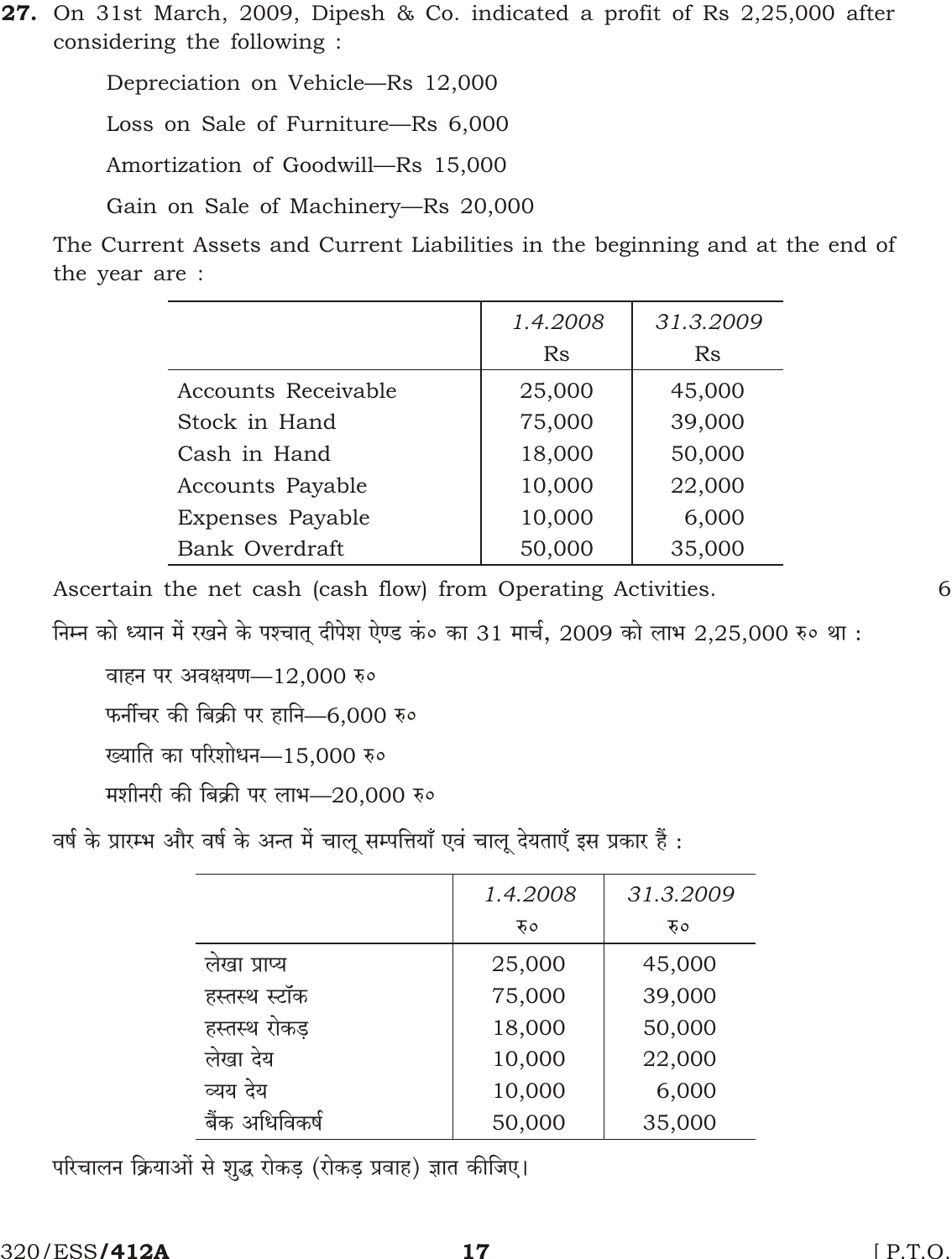### OPTION-II

## विकल्प–II

### (Elementary Cost Accounting)

# (प्रारम्भिक लागत लेखांकन)

 $\mathbf{1}$ 

 $\overline{2}$ 

 $\overline{2}$ 

| 23. Differntiate between Financial Accounting and Cost Accounting on the basis<br>of 'objective'.      |
|--------------------------------------------------------------------------------------------------------|
| 'उद्देश्य' के आधार पर वित्तीय लेखांकन और लागत लेखांकन में अन्तर बताइए।                                 |
| 24. State any two objectives of Cost Accounting.                                                       |
| लागत लेखांकन के किन्हीं <b>दो</b> उद्देश्यों का उल्लेख कीजिए।                                          |
| 25. The following information was received from Sagar Industries in respect of<br>Material No. ST 59 : |
| Normal consumption—100 units per week                                                                  |
| Maximum consumption—400 units per week                                                                 |
| Minimum consumption-50 units per week                                                                  |
| Reorder period-5 to 6 weeks                                                                            |
| Reorder quantity-500 units                                                                             |
| Calculate Reorder Level.                                                                               |
| माल संख्या ST 59 के सम्बन्ध में सागर इन्डस्ट्रीज से निम्न सूचना प्राप्त हुई :                          |
| सामान्य उपभोग—100 इकाइयाँ प्रति सप्ताह                                                                 |
| अधिकतम उपभोग—400 इकाइयाँ प्रति सप्ताह                                                                  |
| न्यूनतम उपभोग—50 इकाइयाँ प्रति सप्ताह                                                                  |
| पुनः आदेश अवधि—5 से 6 सप्ताह                                                                           |
| पुनः आदेश मात्रा-500 इकाइयाँ                                                                           |

पुनः आदेश स्तर की गणना कीजिए।